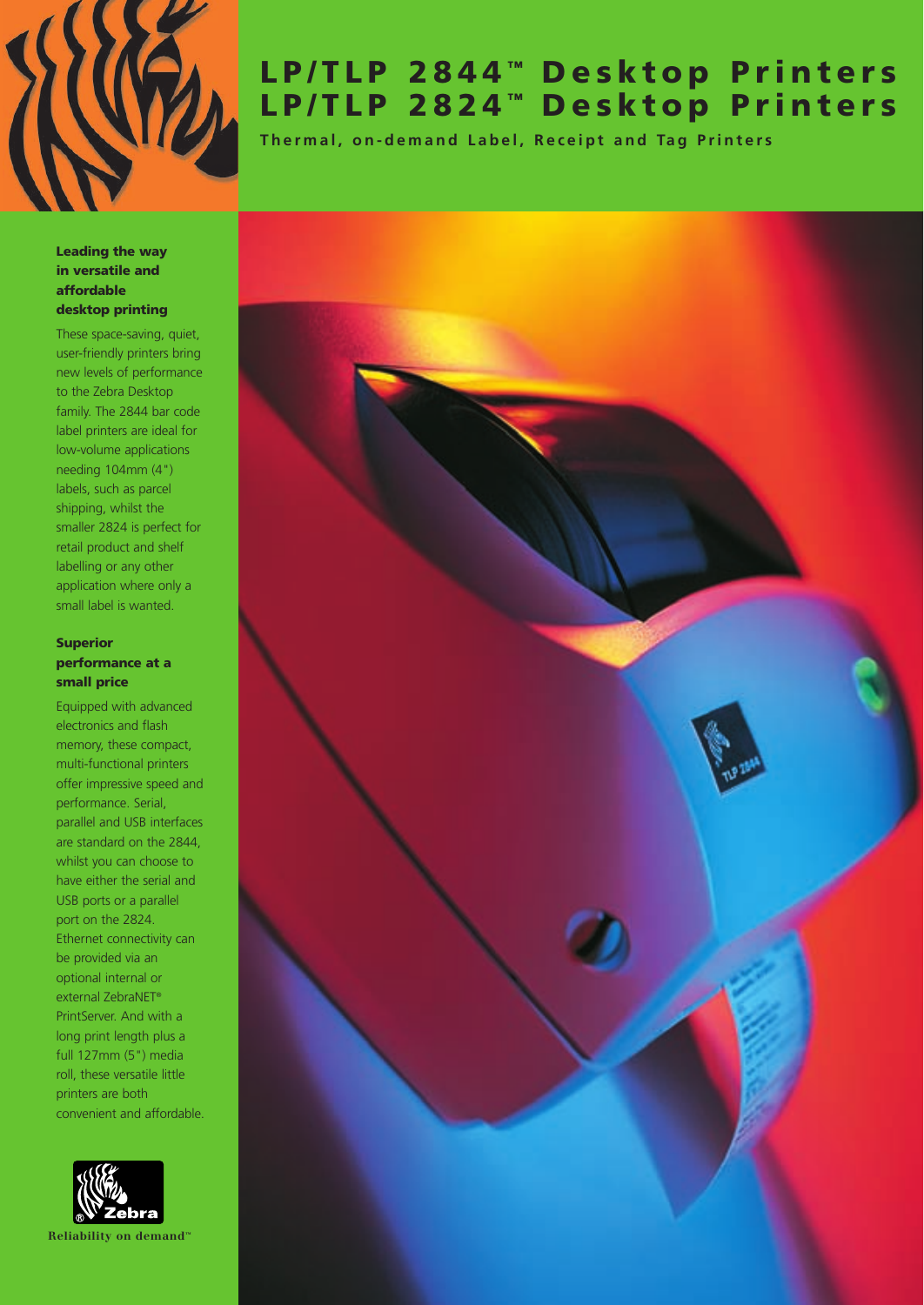# **LP/TLP 2844 ™ LP/TLP 2824 ™**



# **If you thought you couldn't afford a professional label printer for** *all* **your labelling applications, THINK AGAIN!**

These classy little printers from Zebra bring fast, professional labelling to your desk, small office, laboratory or anywhere you need to print small numbers of bar code labels, receipts and tags.

They are sturdily built with a double-walled ABS casing and offer many "big printer" features but at an extremely affordable price.

However, they are designed for easy use, so even complete beginners will find them simple to set up and operate. The OpenACCESS™ design with the printhead in the lid makes it really easy to change and load media. The 2824 has an innovative printhead that can be replaced without tools.

*Thoughtfully designed and competitively priced!*

# **Versatility LP 2824**

**You get a lot of capabilities with these printers that you might have thought only came with bigger, more expensive ones.** 

- Label handling options include: Liner-free platen (except TLP 2824) Label dispenser with label-taken sensor External rewind Cutter
- A USB interface is standard on 2844 and on serial 2824 printers. A USB conversion cable is available for parallel 2824 printers
- Ethernet network connection via a factory-installed Internal ZebraNET® PrintServer II is optional for the 2844 and serial 2824 printers. An external ZebraNET PrintServer II adapter that plugs into the parallel port can provide ethernet connection for parallel 2824 printers or for 2844 printers which are not fitted with the internal option
- There is a cash drawer kicker option for 2824 serial units

# **Direct Thermal Printer**

Perfect for low-volume printing needs in business and professional offices where a small (56mm) label is needed such as:

- Retail point-of-sale shelf labelling product marking
- Healthcare specimen labelling patient tracking
- Small office mailing file and folder labelling

# **Maximum Print Area**

Width: 56mm (2.2") Length in page mode: 279mm (11") (with standard memory) 558mm (22") (with optional memory) Length in line mode: unlimited

**Resolution**

8 dots per mm (203dpi)

**Maximum Print Speed** 89mm (3.5") per second

# **Memory**

Standard: 512KB Flash; 128KB SRAM Optional: up to 1MB Flash; 256KB SRAM

# **Physical Characteristics**

Width: 93mm (3.6") Depth: 190mm (7.5") Height: 173mm (6.8") Weight: 1.2kg (2.7lb)

# **Media Specifications**

Label and liner width: 25.4mm (1") to 60mm (2.36")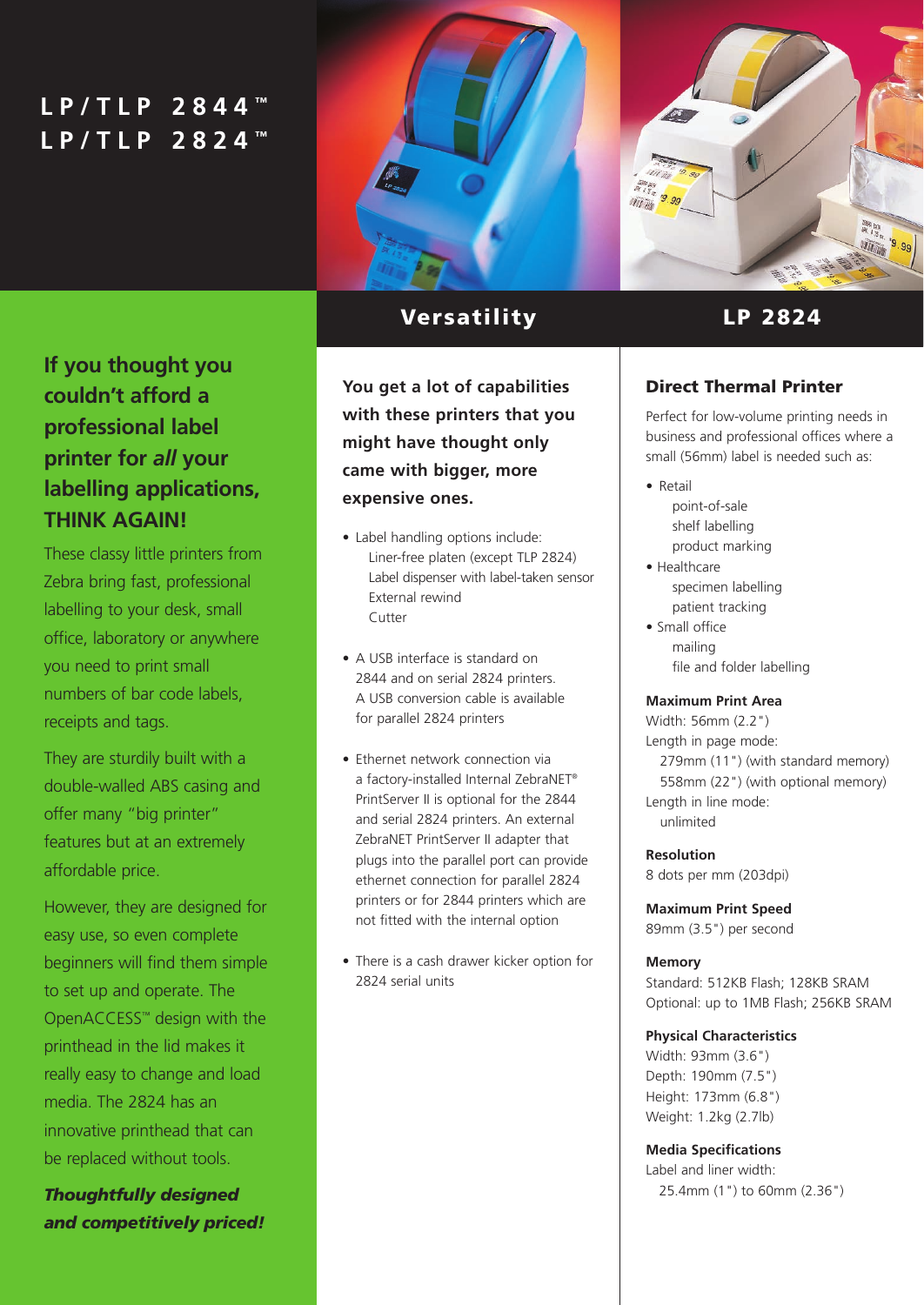

**TLP 2824**

#### **Direct Thermal and Thermal Transfer Printer**

A space-saver with an extremely small footprint, the TLP 2824 with thermal transfer print capability is a very convenient solution for printing lowvolume labels that may be exposed to heat or sunlight and those that will have a long life, for example:

- Retail product or shelf marking in garden centres
- Pharmaceutical labels
- Laboratory samples
- Patient records
- Asset management

# **Maximum Print Area**

Width: 56mm (2.2") Length in page mode: 279mm (11") (with standard memory) 558mm (22") (with optional memory) Length in line mode: unlimited

**Resolution** 8 dots per mm (203dpi)

#### **Maximum Print Speed** 89mm (3.5") per second

**Memory**

Standard: 512KB Flash; 128KB SRAM Optional: up to 1MB Flash; 256KB SRAM

# **Physical Characteristics**

Width: 140mm (5.5") Depth: 242mm (9.5") Height: 178mm (7") Weight: 1.6kg (3.5lb)

# **Media Specifications**

Label and liner width: 25.4mm (1") to 60mm (2.36") Ribbon width: 33mm (1.3") to 58mm (2.24")

# **Direct Thermal Printer**

The LP 2844 comes with serial, parallel and USB interfaces as standard, so there is no problem connecting it into any system. It is ideal for a variety of low-volume applications such as:

- Shipping/Receiving
- Transportation/Logistics
- Warehouse shelf labelling
- Inventory control

#### **Maximum Print Area**

Width: 104mm (4.09") Length in page mode: 279mm (11") (with standard memory) 558mm (22") (with optional memory) Length in line mode: unlimited

**Resolution** 8 dots per mm (203dpi)

**Maximum Print Speed** 102mm (4") per second

#### **Memory**

Standard: 512KB Flash; 256KB SRAM Optional: up to 1MB Flash; 512KB SRAM

#### **Physical Characteristics**

Width: 200mm (7.9") Depth: 213mm (8.38") Height: 170mm (6.7") Weight: 1.3kg (3lb)

#### **Media Specifications**

Label and liner width: 25.4mm (1") to 108mm (4.25")

# **LP 2844 TLP 2844**

# **Direct Thermal and Thermal Transfer Printer**

With Thermal Transfer print capability, the TLP 2844 is useful in applications where labels need to be more durable or when they will be exposed to heat and sunlight. Like the LP 2844, it integrates easily into a variety of applications including:

- Hospitals and Healthcare
- Retail Product marking
- E-commerce postage

#### **Maximum Print Area**

Width: 104mm (4.09") Length in page mode: 279mm (11") (with standard memory) 558mm (22") (with optional memory) Length in line mode: unlimited

# **Resolution**

8 dots per mm (203dpi)

**Maximum Print Speed** 102mm (4") per second

# **Memory**

Standard: 512KB Flash; 256KB SRAM Optional: up to 1MB Flash; 512KB SRAM

# **Physical Characteristics**

Width: 200mm (7.9") Depth: 248mm (9.75") Height: 173mm (6.8") Weight: 1.4kg (3.2lb)

# **Media Specifications**

Label and liner width: 25.4mm (1") to 108mm (4.25") Ribbon width: 33mm (1.3") to 110mm (4.3")